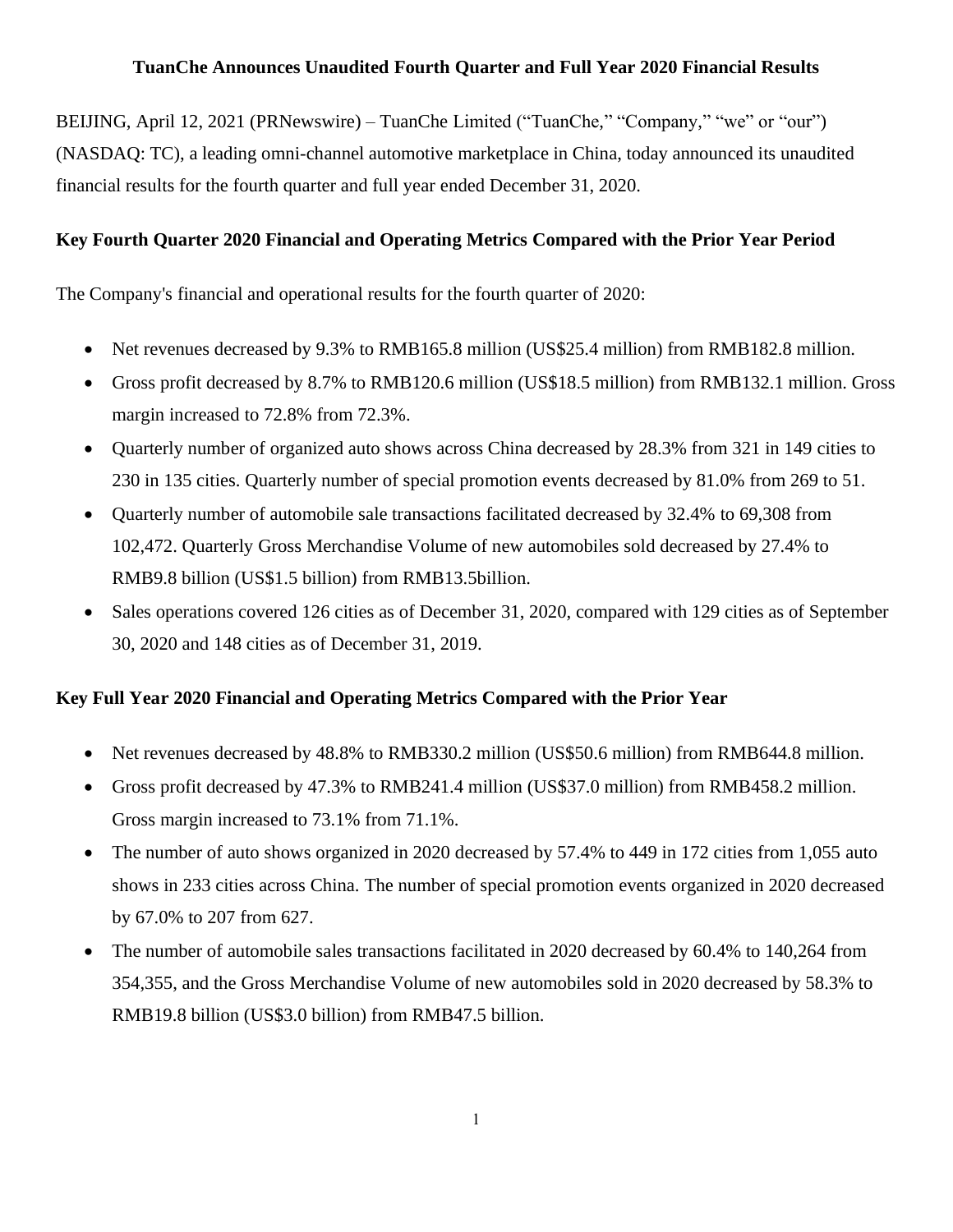Mr. Wei Wen, Chairman and Chief Executive Officer of TuanChe, commented, "We saw continued momentum in the fourth quarter as our net revenues of RMB165.8 million beat the top end of our guidance range by 7.0% and net loss narrowed by 37.6% quarter-over-quarter. The better-than-expected results were primarily driven by our offline marketing services that benefited from China's solid year-over-year passenger vehicle retail sales growth of 7.5% in the fourth quarter according to China Passenger Car Association, our measured steps to resume our offline auto shows, and our continued focus on locations generating higher returns.

"The unforeseen and extraordinary challenges that unfolded last year did not hinder our ability to capitalize on opportunities that presented themselves, as the overall acceleration of internet penetration boosted online auto retail. During 2020, we focused on a number of initiatives such as deepening our collaboration with TMall and Baidu Youjia, as we position ourselves for the continued shift to online commerce and establish our brand as a leader in this industry. Our efforts have produced meaningful results. In the fourth quarter of 2020, our net revenues from virtual dealership, online marketing services and others increased by 579.2% to RMB35.9 million. Looking ahead in 2021 and beyond, we see a defined path for us to continue serving evolving consumer needs by leveraging our strengths as a leading omni-channel automotive marketplace."

Mr. Chenxi Yu, Deputy Chief Financial Officer of TuanChe, added, "We concluded a challenging 2020 with a fourth quarter that demonstrated solid improvement. Our net revenues, although 9.3% lower than the same period in 2019, grew 65.7% compared with the third quarter. We achieved significant top line recovery and, at the same time, took a comprehensive approach to managing our costs. This resulted in slower operating expense growth of 29.5% quarter-over-quarter, leading to a narrowed net loss of RMB25.7 million, which was 37.6% and 62.0% lower versus the last quarter and the same quarter from last year, respectively. Meanwhile we maintained a combined balance of cash and cash equivalents and time deposits of RMB155.6 million, which will provide us with the runway we need to create a platform for future growth."

#### **Recent Business Developments**

#### • **COVID-19 Impact**

As the COVID-19 pandemic has become largely under control in China, since the end of May 2020, the Company has gradually resumed offline operations in some cities, with the pace of recovery subject to the ongoing development of the COVID-19 pandemic and the associated government guidance. Recent development of the COVID-19 pandemic in China, such as the cases reported in Hebei province in the first quarter of 2021, continues to generate uncertainties over the Company's business, results of operations,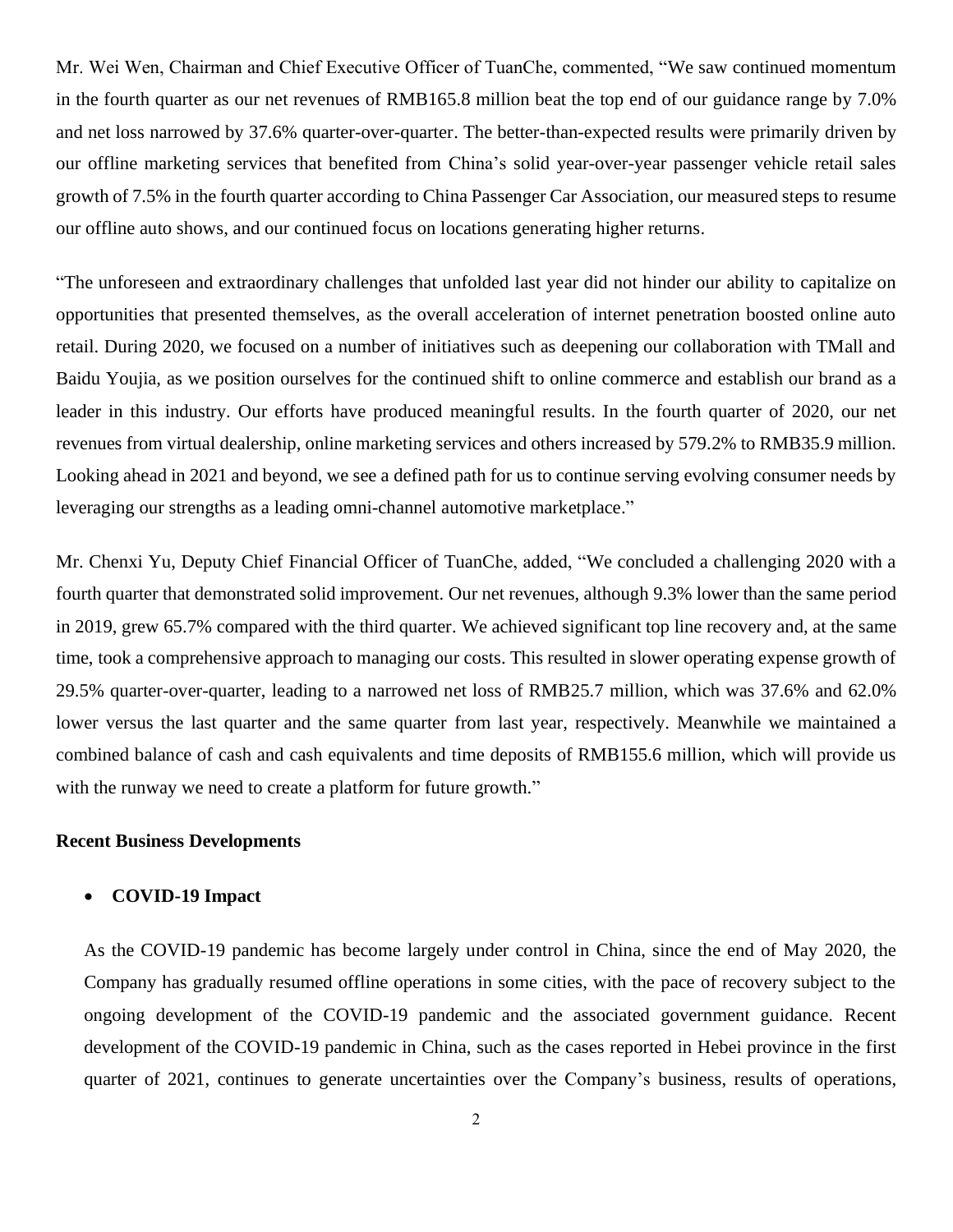financial condition and cash flows. Furthermore, as the business operations of industry customers have also been disrupted by the COVID-19 pandemic, the Company continues to experience delays in collecting accounts receivables from these customers and recorded an increased bad debt expense due to liquidity issues of certain customers. See "Business Outlook" for the Company's current and preliminary views on the impact of COVID-19 on the auto market and operational conditions for the first quarter of 2021. The Company also continues to closely monitor both the development of the pandemic and regulatory responses and restrictions as well as the impact on the Company's business, results of operations, financial condition and cash flows. Moreover, the Company has implemented and will continue to implement measures to adjust the pace of business operations and conserve resources and may resort to other cost cutting measures for cash flow management.

## **Unaudited Fourth Quarter 2020 Financial Results**

### *Net Revenues*

Net revenues in the fourth quarter of 2020 decreased by 9.3% to RMB165.8 million (US\$25.4 million) from RMB182.8 million in the prior year period, primarily due to a 26.8% year-over-year decrease of revenues generated from offline marketing services to RMB129.9 million (US\$19.9 million) from RMB177.5 million in the prior year period, and partially offset by the strong growth of revenues generated from virtual dealerships, online marketing services and others.

- **Offline marketing services.** Net revenues generated from auto shows decreased by 24.4% to RMB128.8 million (US\$19.7 million) in the fourth quarter of 2020 from RMB170.4 million in the prior year period, and net revenues generated from special promotion events decreased by 84.9% to RMB1.1 million (US\$165 thousand) in the fourth quarter of 2020 from RMB7.1 million in the prior year period, primarily due to the adverse impacts of the COVID-19 pandemic.
- **Virtual dealership, online marketing services and others.** Net revenues generated from virtual dealership, online marketing services and others increased by 579.2% to RMB35.9 million (US\$5.5 million) in the fourth quarter of 2020 from RMB5.3 million in the prior year period, primarily due to our continuous expansion of live streaming events and collaboration with Baidu Youjia and Webank.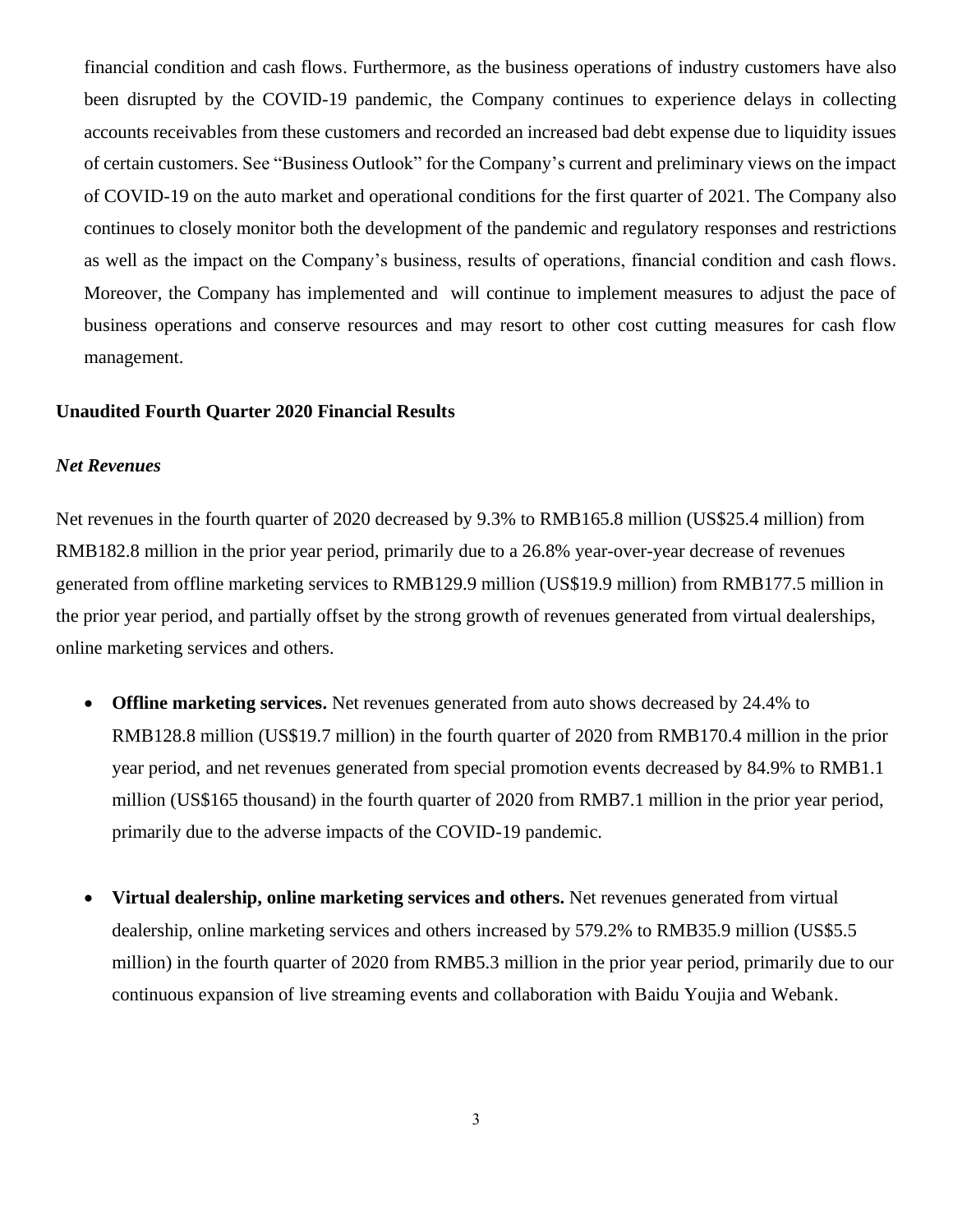# *Gross Profit*

Gross profit decreased by 8.7% to RMB120.6 million (US\$18.5 million) in the fourth quarter of 2020 from RMB132.1 million in the prior year period. Gross margin increased to 72.8% in the fourth quarter of 2020 from 72.3% in the prior year period, primarily attributable to the change in the revenue mix.

# *Total Operating Expenses and Loss from Continuing Operations*

Total operating expenses decreased by 26.2% to RMB148.5 million (US\$22.8 million) in the fourth quarter of 2020 from RMB201.2 million in the prior year period.

- Selling and marketing expenses decreased by 32.5% to RMB107.7 million (US\$16.5 million) in the fourth quarter of 2020 from RMB159.6 million in the prior year period, primarily due to decreases in promotion expenses and staff compensation expenses as a result of cost control measures taken by the Company and reduced volume of offline events.
- General and administrative expenses increased by 9.7% to RMB30.6 million (US\$4.7 million) in the fourth quarter of 2020 from RMB27.8 million in the prior year period, primarily due to impairment in prepayment for advertising services.
- Research and development expenses decreased by 25.8% to RMB10.2 million (US\$1.6 million) in the fourth quarter of 2020 from RMB13.8 million in the prior year period, primarily due to the decrease in staff compensation expenses as a result of the decrease in headcount of research and development departments.

As a result of the foregoing, loss from continuing operations was RMB27.9 million (US\$4.3 million) in the fourth quarter of 2020 compared with RMB69.1 million in the prior year period.

## *Net loss attributable to the Company's Shareholders and Non-GAAP Measures*

Net loss attributable to the Company's shareholders in the fourth quarter of 2020 decreased by 62.5% to RMB25.4 million (US\$3.9 million) from RMB67.7 million in the prior year period. Basic and diluted loss per ordinary share from continuing operations were both RMB0.08 (US\$0.01) in the fourth quarter of 2020 compared with RMB0.23 in the prior year period.

Adjusted net loss attributable to the Company's shareholders was RMB22.5 million (US\$3.4 million) in the fourth quarter of 2020 compared with RMB58.0 million in the prior year period. Adjusted basic and diluted net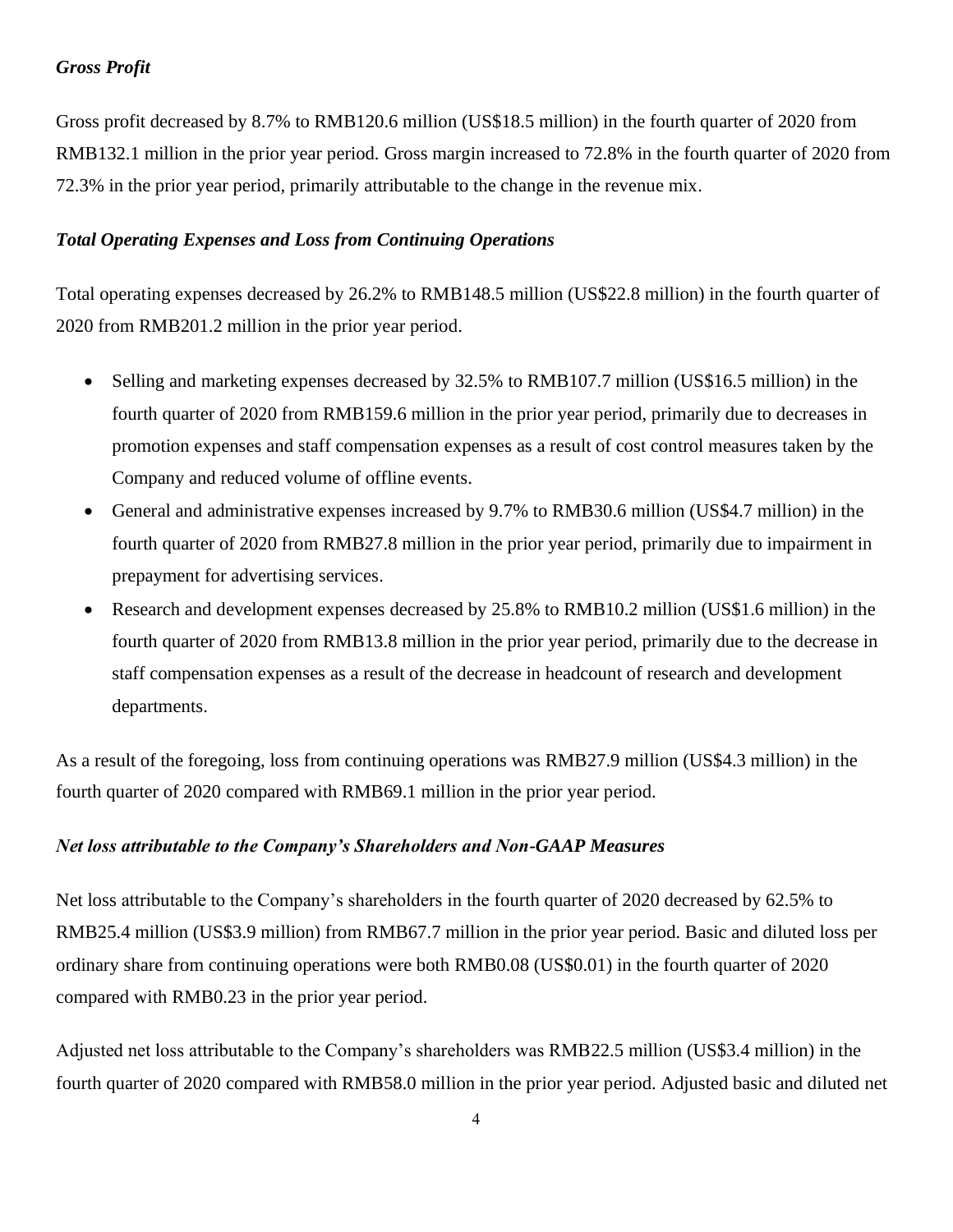loss per ordinary share were both RMB0.07 (US\$0.01) in the fourth quarter of 2020 compared with RMB0.20 in the prior year period. (1)

Adjusted EBITDA was a loss of RMB21.3 million (US\$3.3 million) in the fourth quarter of 2020 compared with a loss of RMB57.8 million in the prior year period.  $(1)$ 

(1) For details on the calculation of and reconciliation to the nearest GAAP measures for each of adjusted net income/(loss) attributable to the Company's shareholders, adjusted net income/(loss) per ordinary share and adjusted EBITDA, please refer to "Use of Non-GAAP Financial Measures" and "Reconciliation of Non-GAAP and GAAP Results."

#### *Balance Sheet and Cash Flow*

\_\_\_\_\_\_\_\_\_\_\_\_\_\_\_

As of December 31, 2020, the Company had RMB109.9 million (US\$16.8 million) cash and cash equivalents, RMB45.7 million (US\$7.0 million) time deposits, collectively RMB155.6 million (US\$23.8 million). Net cash used in operating activities in the fourth quarter of 2020 was RMB1.0 million (US\$0.2 million) compared with net cash used in operating activities of RMB27.1 million in the prior year period.

#### **Unaudited Full Year 2020 Financial Results**

#### *Net Revenues*

Net revenues in the full year of 2020 decreased by 48.8% to RMB330.2 million (US\$50.6 million) from RMB644.8 million in the prior year period, primarily due to a 59.0% year-over-year decrease in revenue generated from offline marketing services to RMB255.3 million (US\$39.1 million) from RMB623.2 million in the prior year period, partially offset by the development of new business initiatives, such as live streaming events and collaboration with Baidu Youjia and Webank, which are included in virtual dealership and online marketing services.

• **Offline marketing services.** Revenues generated from auto shows in the full year of 2020 decreased by 58.5% to RMB250.5 million (US\$38.4 million) from RMB603.4 million in the prior year period, and revenues generated from special promotion events in the full year of 2020 decreased by 75.5% to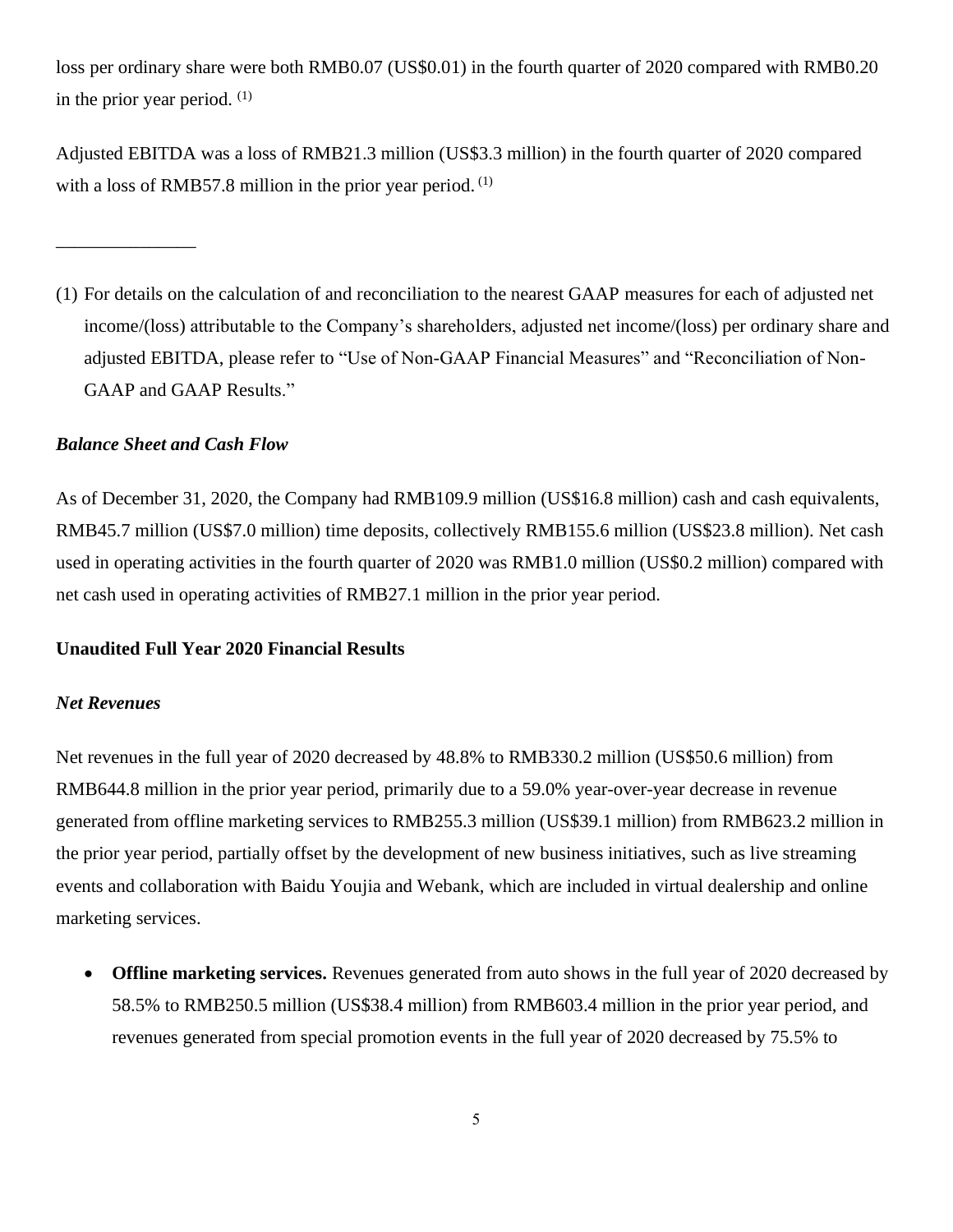RMB4.9 million (US\$0.7 million) from RMB19.8 million in the prior year period, primarily due to the adverse impacts of the COVID-19 pandemic.

• **Virtual dealership, online marketing services and others.** Revenue generated from virtual dealership, online marketing services and others increased significantly to RMB74.9 million (US\$11.5 million) in the full year of 2020 from RMB21.6 million in the prior year period, primarily due to our continuous expansion of live streaming events and collaboration with Baidu Youjia and Webank.

# *Gross Profit*

Gross profit in the full year of 2020 decreased by 47.3% to RMB241.4 million (US\$37.0 million) from RMB458.2 million in the prior year period. Gross margin increased to 73.1% in the full year of 2020 from 71.1% in the prior year period, primarily attributable to the change in the revenue mix.

# *Total Operating Expenses and Loss from Continuing Operations*

Total operating expenses in the full year of 2020 decreased by 42.6% to RMB412.8 million (US\$63.3 million) from RMB719.2 million in the prior year period.

- Selling and marketing expenses in the full year of 2020 decreased by 51.1% to RMB279.7 million (US\$42.9 million) from RMB572.0 million in the prior year period, primarily due to the decreases in staff compensation and promotion expenses as a result of cost control measures taken by the Company and reduced volume of offline events.
- General and administrative expenses in the full year of 2020 decreased by 4.9% to RMB98.8 million (US\$15.1 million) from RMB103.9 million in the prior year period, primarily due to the decrease in staff compensation expenses as a result of cost control measures taken by the Company.
- Research and development expenses in the full year of 2020 decreased by 20.9% to RMB34.3 million (US\$5.3 million) from RMB43.3 million in the prior year period, primarily due to the decrease in staff compensation expenses as a result of the decrease in headcount of research and development departments.

Loss from continuing operations was RMB171.3 million (US\$26.3 million) in the full year of 2020 compared to RMB261.0 million in the prior year period.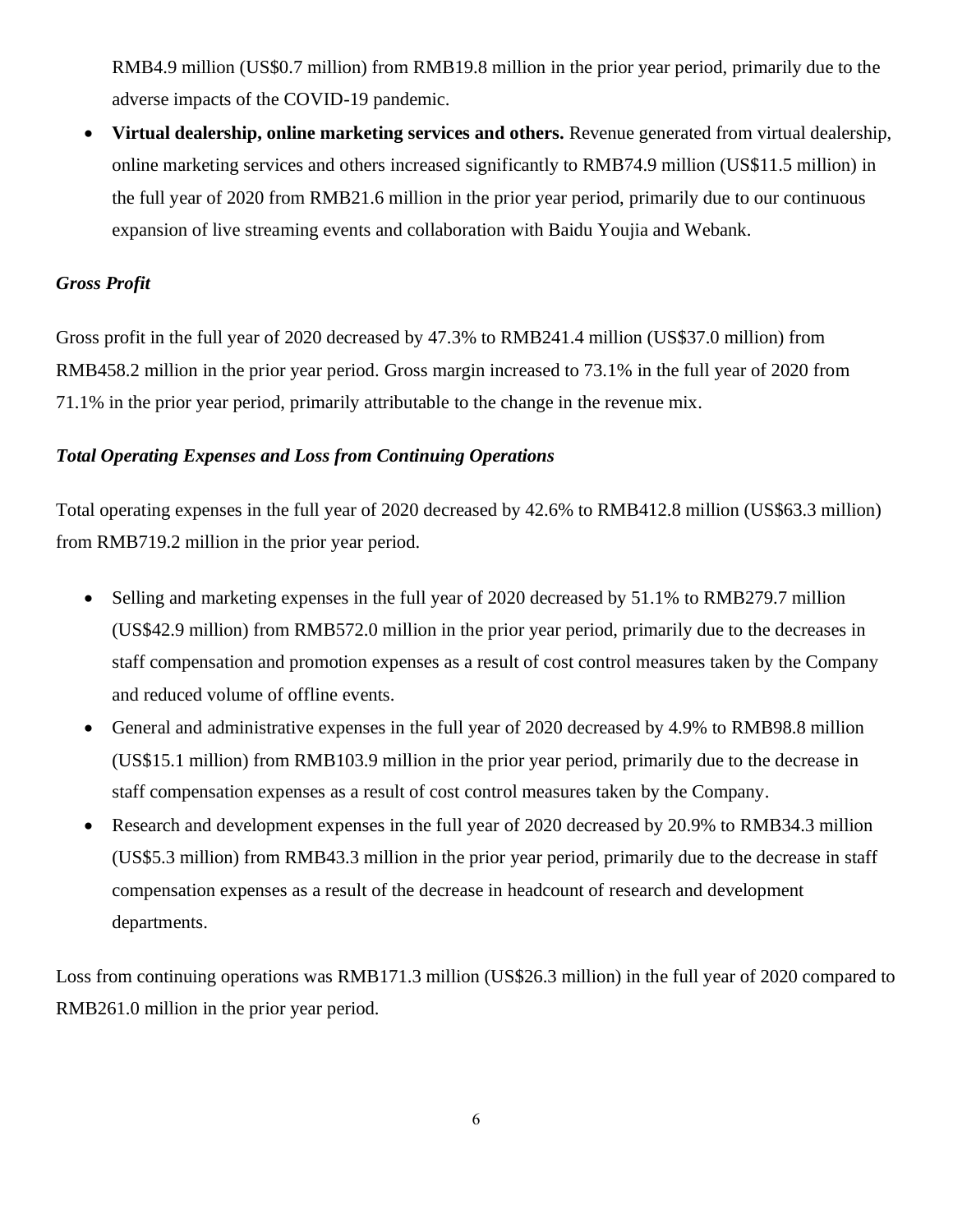## *Net loss attributable to the Company's Shareholders and Non-GAAP Measures*

Net loss attributable to the Company's shareholders in the full year of 2020 was RMB163.0 million (US\$25.0 million) compared to RMB250.6 million in the prior year period. Basic and diluted loss per ordinary share from continuing operations were both RMB0.54(US\$0.08) in the full year of 2020 compared to RMB0.85 in the prior year period.

Adjusted net loss attributable to the Company's shareholders was RMB145.4 million (US\$22.3 million) in the full year of 2020 compared to an adjusted net loss of RMB139.7 million in the prior year period. Adjusted basic and diluted loss per ordinary share were both RMB0.48 (US\$0.07) in the full year of 2020 compared to RMB0.48 in the prior year period. (1)

Adjusted EBITDA was a loss of RMB141.1 million (US\$21.6 million) in the full year of 2020 compared to an adjusted EBITDA of RMB143.9 million in the prior year period. (1)

(1) For details on the calculation of and reconciliation to the nearest GAAP measures for each of adjusted net income/(loss) attributable to the Company's shareholders, adjusted net income/(loss) per ordinary share and adjusted EBITDA, please refer to "Use of Non-GAAP Financial Measures" and "Reconciliation of Non-GAAP and GAAP Results."

### **Business Outlook**

For the first quarter of 2021, the Company expects net revenues to range from approximately RMB76.0 million to RMB80.0 million, representing a year-over-year approximate increase of 684.2% to 725.5%. This is primarily attributable to the improvement of the epidemic situation.

This forecast reflects the Company's current and preliminary views on the market and operational conditions as well as the influence of the COVID-19 pandemic, which are subject to change.

#### **Share Repurchase Program**

On June 17, 2019, TuanChe announced that its board of directors had authorized a share repurchase program of up to US\$20.0 million worth of the Company's ADSs for a period not to exceed 12 months and beginning on June 17, 2019. The Company had repurchased 427,738 ADSs for approximately US\$2.0 million under this program.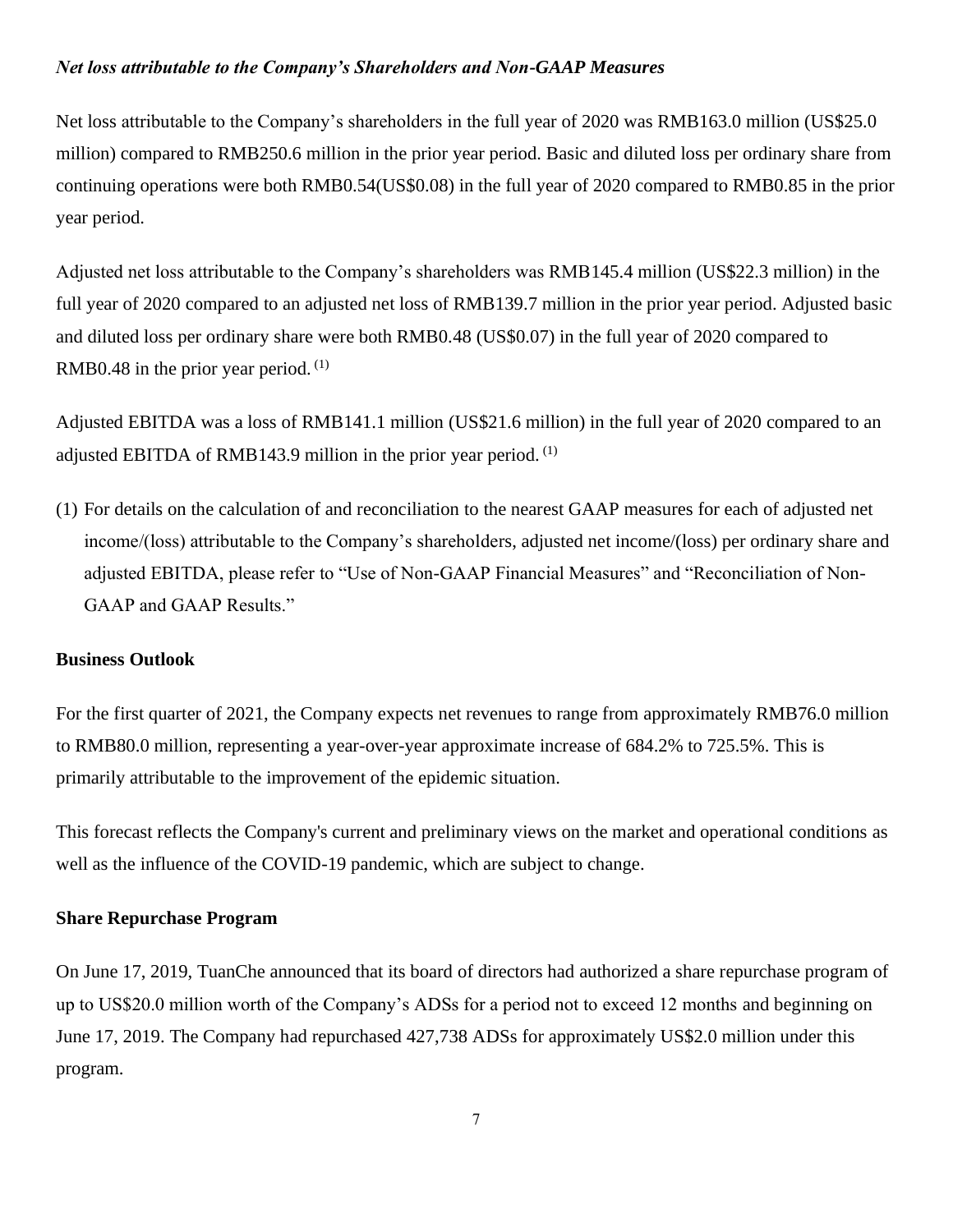## **Conference Call Information**

TuanChe's management will hold a conference call on Monday, April 12, 2021, at 8:00 A.M. Eastern Time or 8:00 P.M. Beijing Time on the same day to discuss the financial results. Listeners may access the call by dialing the following numbers:

| International:         | $+1 - 412 - 902 - 4272$ |
|------------------------|-------------------------|
| US Toll Free:          | $+1-888-346-8982$       |
| <b>Mainland China:</b> | 400-120-1203            |
| Hong Kong, China:      | 800-905-945             |

The replay will be accessible through April 19, 2021, by dialing the following numbers:

| International: | $+1-412-317-0088$       |
|----------------|-------------------------|
| US Toll Free:  | $+1 - 877 - 344 - 7529$ |
| Access Code:   | 10154599                |

A live and archived webcast of the conference call will also be available at the Company's investor relations website at http://ir.tuanche.com/.

#### **Exchange Rate**

This press release contains translations of certain Renminbi amounts into U.S. dollars at specified rates solely for the convenience of readers. Unless otherwise noted, all translations from Renminbi to U.S. dollars, in this press release, were made at a rate of RMB6.5250 to US\$1.00, the noon buying rate in effect on December 31, 2020 in the City of New York for cable transfers in Renminbi per U.S. dollar as certified for customs purposes by the Federal Reserve Bank of New York. No representation is made that the Renminbi amounts could have been, or could be, converted, realized or settled into U.S. dollars at that rate on December 31, 2020, or at any other rate.

## **Safe Harbor Statement**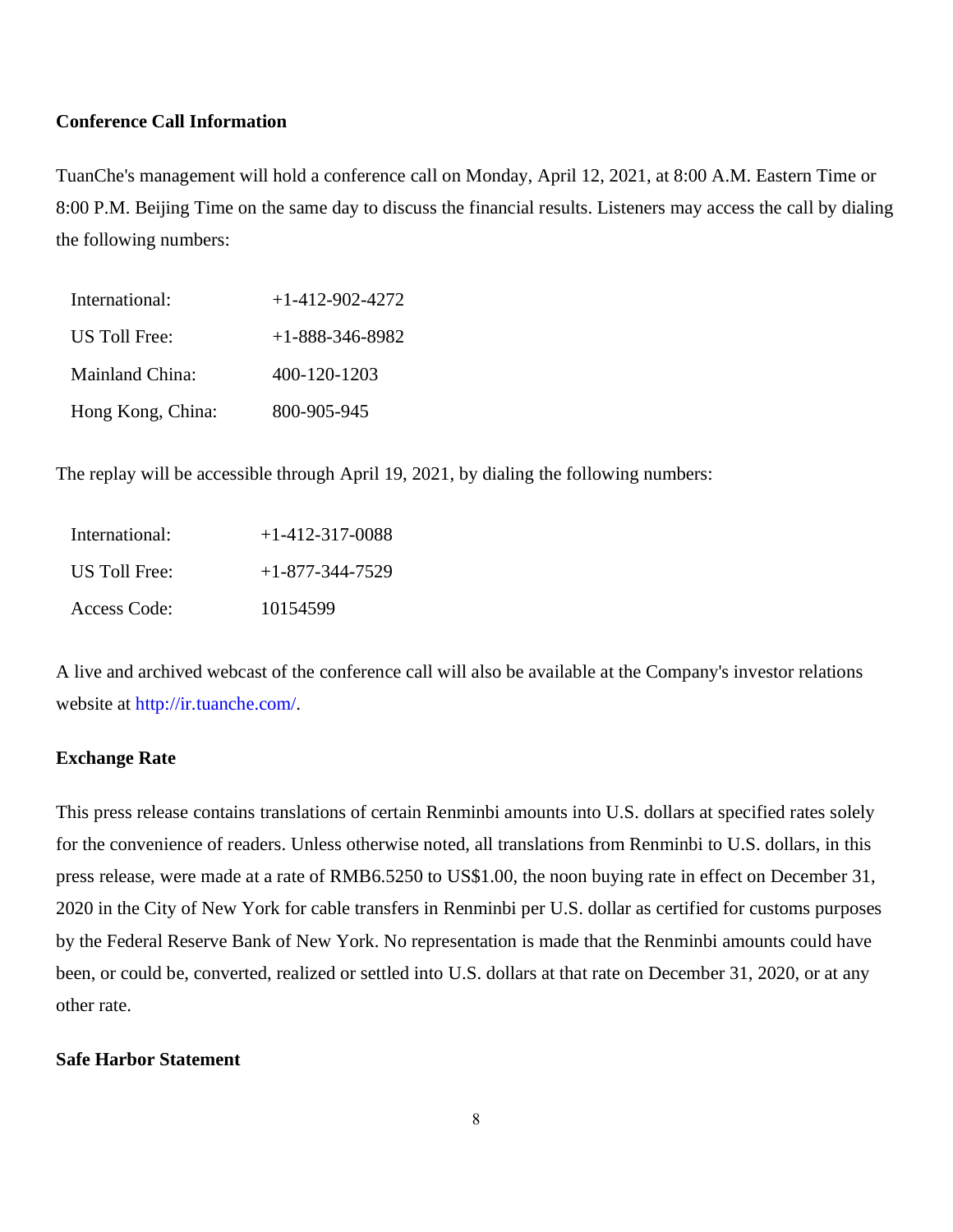This announcement contains forward-looking statements within the meaning of Section 21E of the Securities Exchange Act of 1934, as amended, and as defined in the U.S. Private Securities Litigation Reform Act of 1995. These forward-looking statements include, without limitation, the Company's business plans and development, business outlook, as well as the length and severity of the COVID-19 pandemic and its impact on the Company's business and industry, which can be identified by terminology such as "may," "will," "expect," "anticipate," "aim," "estimate," "intend," "plan," "believe," "potential," "continue," "is/are likely to" or other similar expressions. Such statements are based upon management's current expectations and current market and operating conditions, and relate to events that involve known or unknown risks, uncertainties and other factors, all of which are difficult to predict and many of which are beyond the Company's control. Further information regarding these and other risks, uncertainties or factors is included in the Company's filings with the U.S. Securities and Exchange Commission. The Company does not undertake any obligation to update any forwardlooking statement as a result of new information, future events or otherwise, except as required under law.

## **Use of Non-GAAP Financial Measures**

To supplement the Company's condensed consolidated quarterly financial information which are presented in accordance with U.S. GAAP, the Company also uses adjusted net income/(loss) attributable to the Company's shareholders, adjusted net income/(loss) per ordinary share and adjusted EBITDA as additional non-GAAP financial measures. The Company presents these non-GAAP financial measures because they are used by the Company's management to evaluate its operating performance. The Company also believes that these non-GAAP financial measures provide useful information to investors and others in understanding and evaluating the Company's consolidated results of operations in the same manner as its management and in comparing financial results across accounting periods and to those of the Company's peer companies.

The Company defines adjusted net income/(loss) as net income/(loss) excluding the impact of share-based compensation expenses and impairment of investment. The Company defines adjusted net income/(loss) per ordinary share as adjusted net income/(loss) divided by the weighted average number of ordinary shares. The Company defines adjusted EBITDA as net income/(loss) excluding the impact of depreciation and amortization, interest income/(expenses), net, share-based compensation expenses and impairment of investment. The Company believes that these non-GAAP financial measures provide useful information to investors and others in understanding and evaluating the Company's operating results. These non-GAAP financial measures are adjusted for the impact of items that the Company does not consider indicative of the operational performance of the Company's business, and should not be considered in isolation or construed as an alternative to net income/(loss) or any other measure of performance or as an indicator of the Company's operating performance.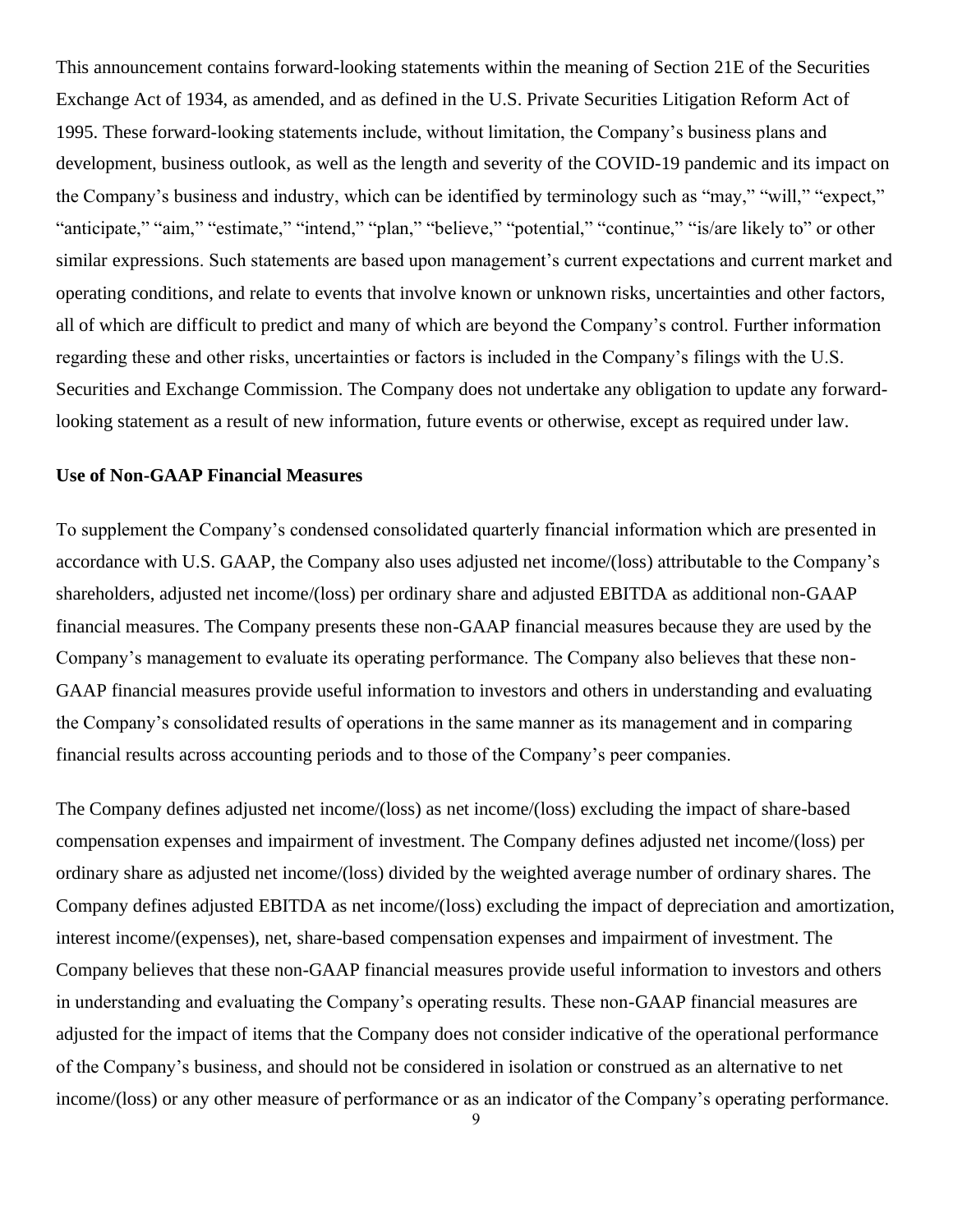In addition, the non-GAAP financial measures are not defined under U.S. GAAP and are not presented in accordance with U.S. GAAP. The non-GAAP financial measures have limitations as analytical tools. One of the key limitations of using these non-GAAP financial measures is that they do not reflect all items of income and expense that affect the Company's operations. Interest income or expenses, depreciation and amortization, share-based compensation expenses and impairment of investment have been and may continue to be incurred in the Company's business and are not reflected in the presentation of these non-GAAP measures. Further, these non-GAAP financial measures may not be comparable to similarly titled measures presented by other companies. Other companies may calculate similarly titled measures differently, limiting their usefulness as comparative measures to the Company's data. The Company encourages investors and others to review the Company's financial information in its entirety and not rely on a single financial measure. Investors are encouraged to compare the historical non-GAAP financial measures with the most directly comparable GAAP measures.

#### **About TuanChe**

Founded in 2010, TuanChe Limited (NASDAQ: TC) is a leading omni-channel automotive marketplace in China. TuanChe offers services to connect automotive consumers with various industry players such as automakers, dealers and other automotive service providers. TuanChe provides automotive marketing and transaction related services by integrating its online platforms with offline sales events. Through its integrated marketing solutions, TuanChe turns individual and isolated automobile purchase transactions into large-scale collective purchase activities by creating an interactive many-to-many environment. TuanChe also provides virtual dealership services by connecting automakers and franchised dealerships with secondary dealers, which ultimately helps automakers penetrate and expand into lower-tier cities. Furthermore, leveraging its proprietary data analytics and advanced digital marketing system, TuanChe's online marketing service platform helps industry customers increase the efficiency and effectiveness of their advertising placements. For more information, please contact ir @tuanche.com.

### **For investor and media inquiries, please contact:**

TuanChe Limited Chenxi Yu Tel: +86 (10) 6398-2942 Email: [ir@tuanche.com](mailto:ir@tuanche.com)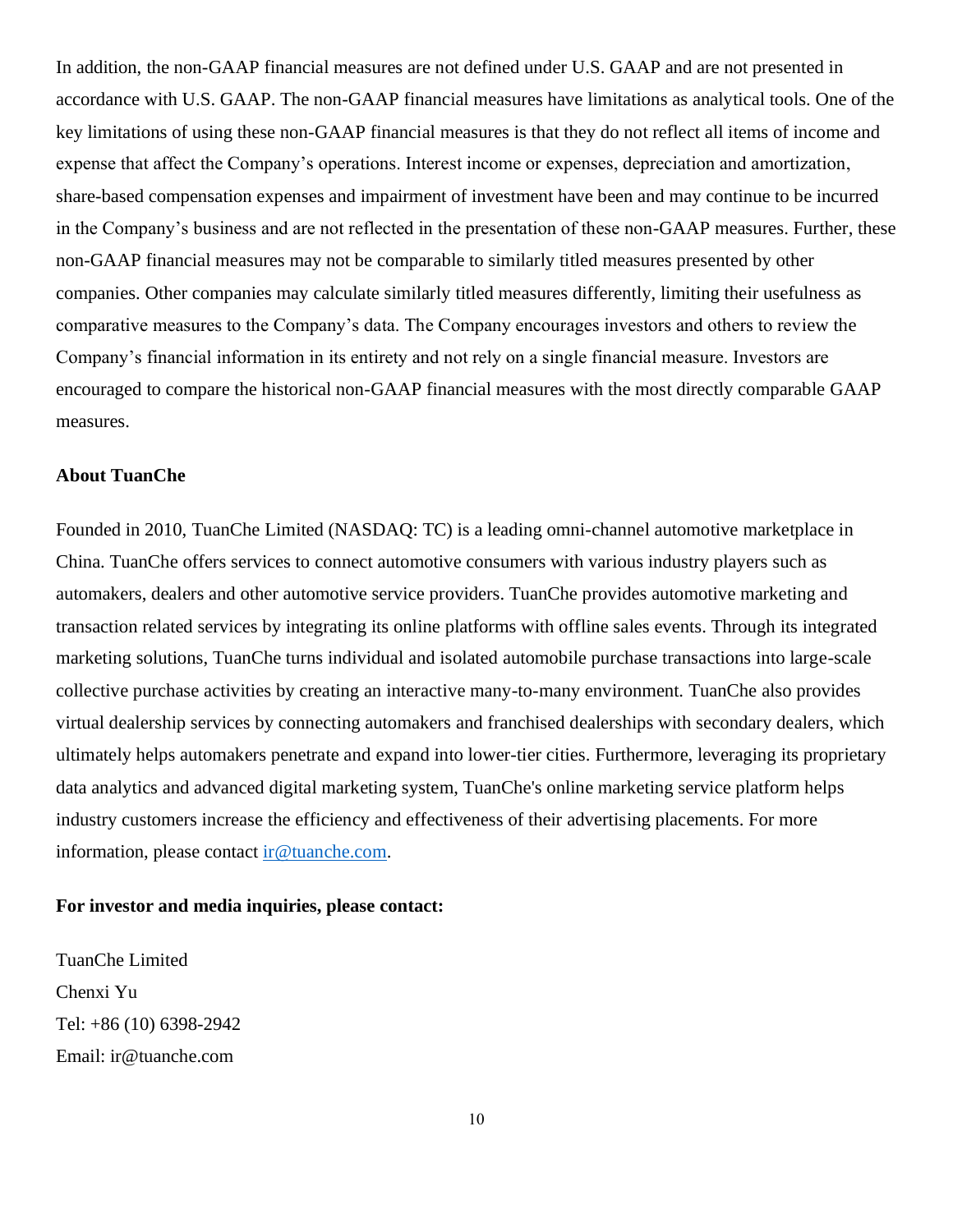The Piacente Group, Inc. Brandi Piacente Tel: +1 (212) 481-2050 Email: tuanche@tpg-ir.com

Yang Song Tel: +86 (10) 6508-0677 Email: [tuanche@tpg-ir.com](mailto:tuanche@tpg-ir.com)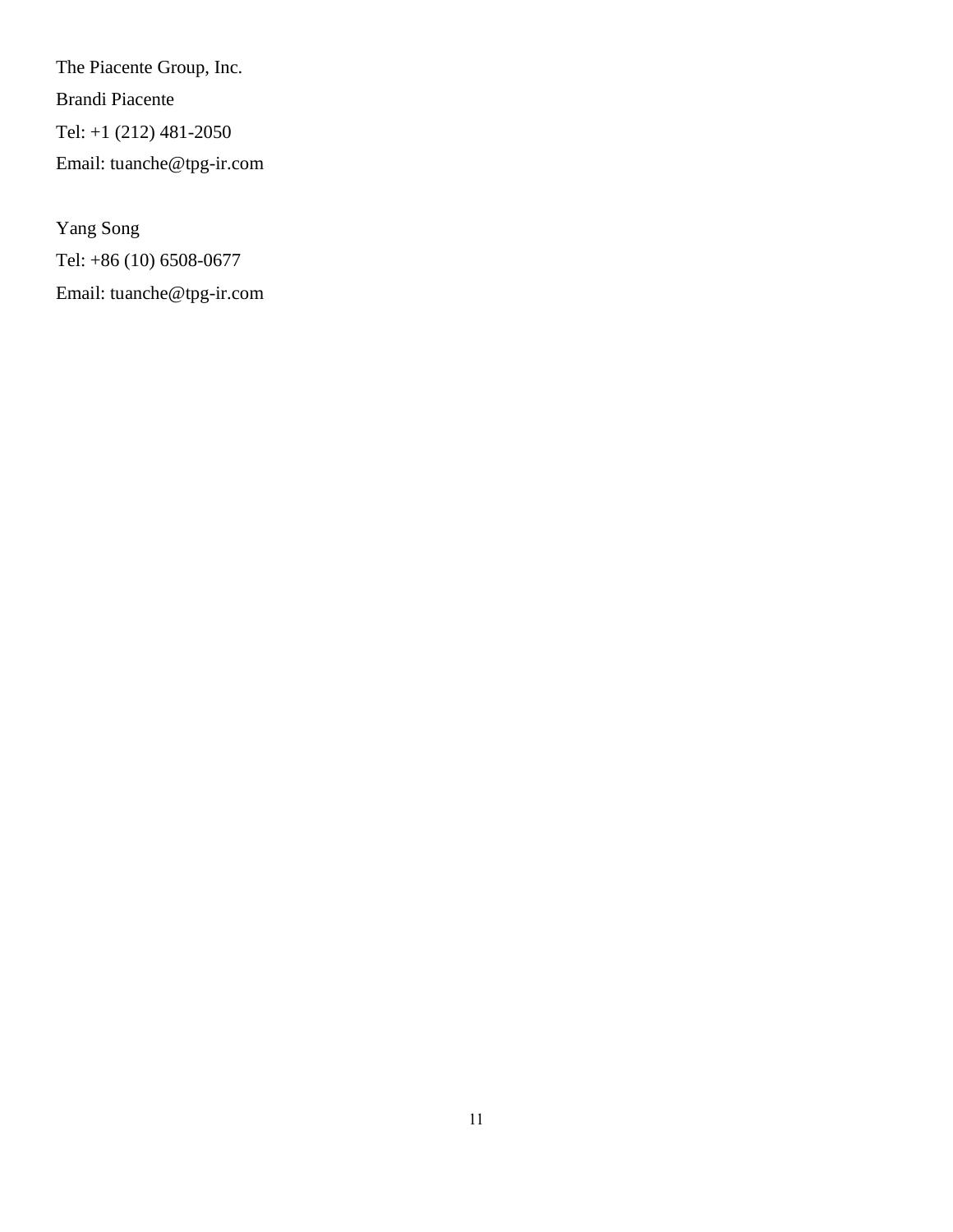#### **TUANCHE LIMITED CONDENSED CONSOLIDATED BALANCE SHEETS**

# **(Amount in thousands, except as noted)**

|                                                                    | As of                                  |                           |                     |
|--------------------------------------------------------------------|----------------------------------------|---------------------------|---------------------|
|                                                                    | December 31, 2019<br>December 31, 2020 |                           |                     |
|                                                                    | <b>RMB</b><br>(Audited)                | <b>RMB</b><br>(Unaudited) | US\$<br>(Unaudited) |
| <b>ASSETS</b>                                                      |                                        |                           |                     |
| <b>Current assets:</b>                                             |                                        |                           |                     |
| Cash and cash equivalents                                          | 193,920                                | 109,916                   | 16,845              |
| Restricted cash                                                    | 1,529                                  | 29,829                    | 4,571               |
| Time deposits                                                      | 69,762                                 | 45,674                    | 7,000               |
| Accounts receivable, net                                           | 72,391                                 | 66,126                    | 10,134              |
| Prepayment and other current assets                                | 193,782                                | 59,856                    | 9,173               |
| <b>Total current assets</b>                                        | 531,384                                | 311,401                   | 47,723              |
| <b>Non-current assets:</b>                                         |                                        |                           |                     |
| Property, equipment and software, net                              | 20,360                                 | 5,708                     | 875                 |
| Intangible assets                                                  |                                        | 21,821                    | 3,344               |
| Operating lease right-of-use assets, net <sup>(2)</sup>            |                                        | 10,801                    | 1,655               |
| Long-term investments                                              | 7,874                                  | 8,949                     | 1,371               |
| Goodwill                                                           |                                        | 115,414                   | 17,688              |
| Other non-current assets                                           | 7,577                                  | 313                       | 48                  |
| <b>Total non-current assets</b>                                    | 35,811                                 | 163,006                   | 24,981              |
| <b>Total assets</b>                                                | 567,195                                | 474,407                   | 72,704              |
| <b>LIABILITIES AND SHAREHOLDERS' EQUITY</b>                        |                                        |                           |                     |
| <b>Current liabilities:</b>                                        |                                        |                           |                     |
| Accounts payable                                                   | 5,825                                  | 21,794                    | 3,340               |
| Advances from customers                                            | 4,805                                  | 21,466                    | 3,290               |
| Salary and welfare benefits payable                                | 68,025                                 | 57,996                    | 8,888               |
| Other taxes payable                                                | 22,494                                 | 22,992                    | 3,524               |
| Current portion of deferred revenue                                |                                        | 4,054                     | 621                 |
| Short-term operating lease liabilities <sup><math>(2)</math></sup> |                                        | 5,911                     | 906                 |
| <b>Guarantee liabilities</b>                                       |                                        | 387                       | 59                  |
| Other current liabilities                                          | 40,913                                 | 41,564                    | 6,370               |
| <b>Total current liabilities</b>                                   | 142,062                                | 176,164                   | 26,998              |
| <b>Non-current liabilities:</b>                                    |                                        |                           |                     |
| Non-current portion of deferred revenue                            |                                        | 185                       | 28                  |
| Deferred tax liability                                             |                                        | 5,451                     | 835                 |
| Long-term operating lease liabilities <sup>(2)</sup>               |                                        | 4,048                     | 620                 |
| Other non-current liabilities                                      | 2,158                                  | 1,498                     | 230                 |
| <b>Total non-current liabilities</b>                               | 2,158                                  | 11,182                    | 1,713               |
| <b>Total liabilities</b>                                           | 144,220                                | 187,346                   | 28,711              |
| Shareholders' equity:                                              |                                        |                           |                     |
| Class A ordinary shares                                            | 173                                    | 181                       | 28                  |
| Class B ordinary shares                                            | 35                                     | 35                        | 5                   |
| <b>Treasury stock</b>                                              | (47, 888)                              | (47, 241)                 | (7, 240)            |
| Additional paid-in capital                                         | 1,187,577                              | 1,221,339                 | 187,177             |
| Accumulated deficit                                                | (718, 666)                             | (881,700)                 | (135, 126)          |
| Accumulated other comprehensive income/(loss)                      | 2,403                                  | (4, 450)                  | (682)               |
| Total equity attributable to equity shareholders of                | 423,634                                | 288,164                   | 44,162              |
| the company                                                        |                                        |                           |                     |
| Non-controlling interests                                          | (659)                                  | (1, 103)                  | (169)               |
| Total shareholders' equity                                         | 422,975                                | 287,061                   | 43,993              |
| TOTAL LIABILITIES AND SHAREHOLDERS' EQUITY                         | 567,195                                | 474,407                   | 72,704              |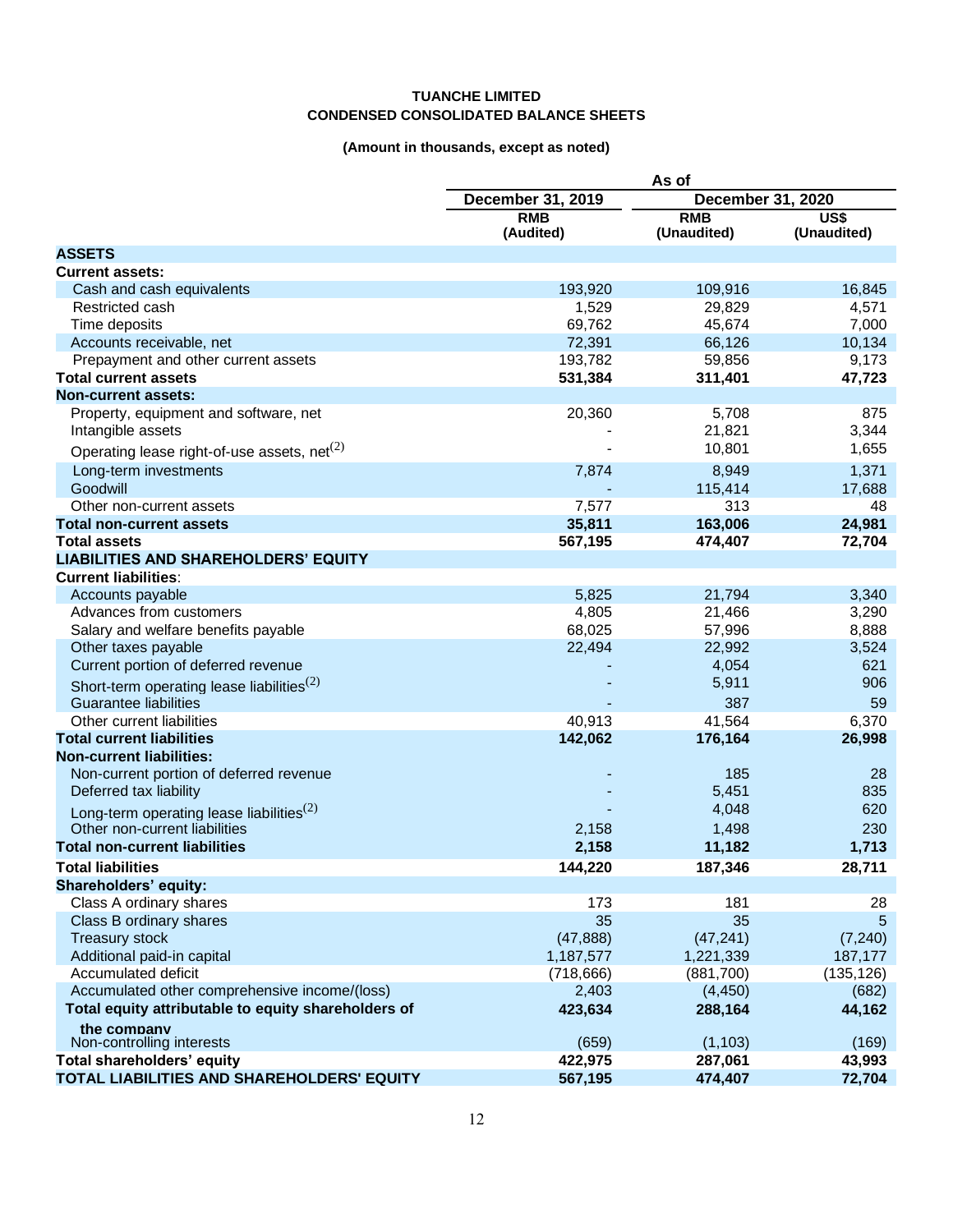(2) In February 2016, the Financial Accounting Standards Board issued ASU No. 2016-02, Leases ("ASU 2016-02"). Under the new provisions, all lessees will report a right-of-use asset and a liability for the obligation to make payments for all leases with the exception of those leases with a term of 12 months or less. The Company adopted this guidance effective December 31, 2020 using the modified retrospective method, with the comparative information not being restated and continues to be reported under the accounting standards in effect for those periods. The most significant impact upon adoption was the recognition of right-of-use assets and lease liabilities for operating lease related to office buildings.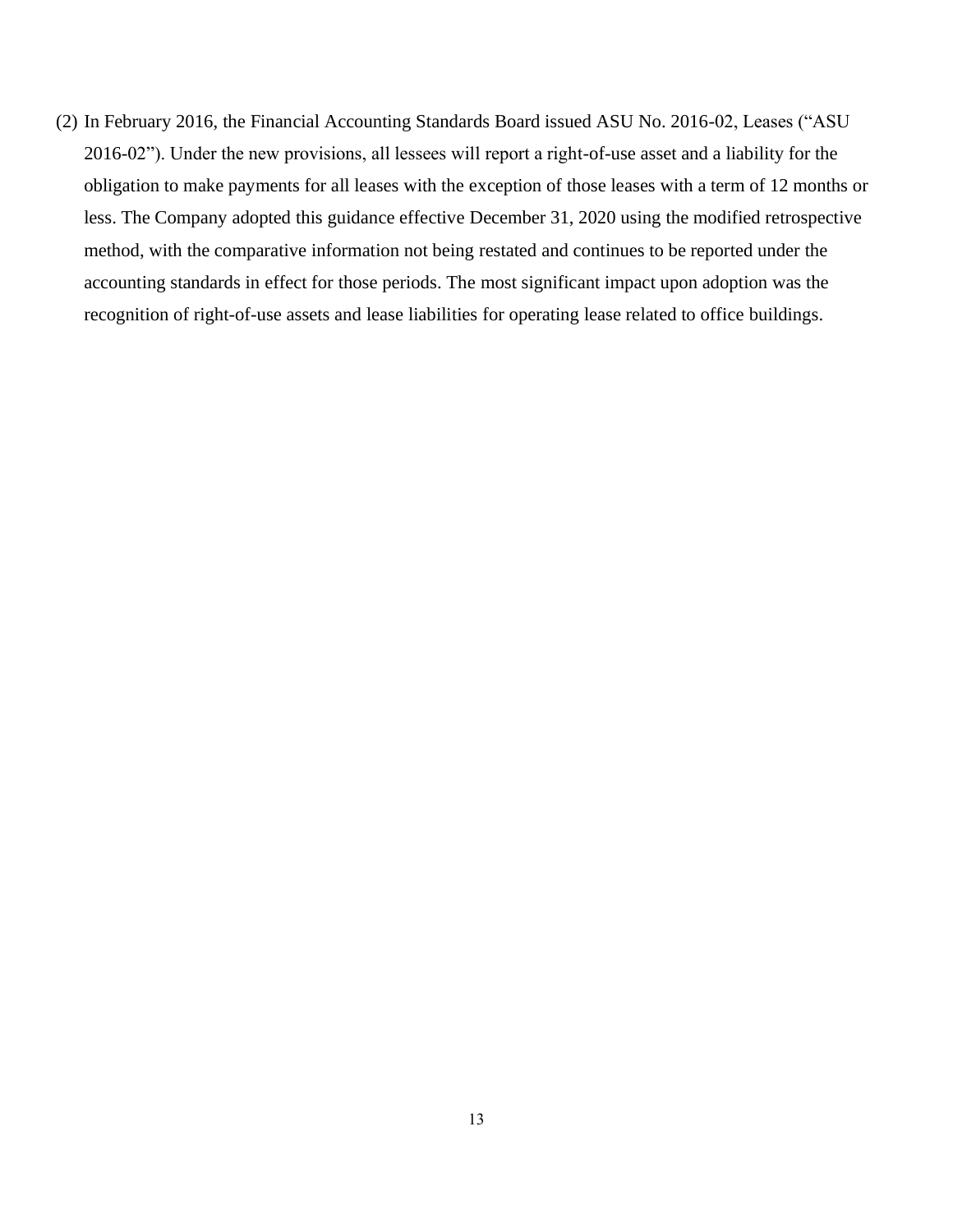# **TUANCHE LIMITED CONSOLIDATED STATEMENTS OF OPERATIONS**

|                                                          | For the three months ended December 31, |                                |                                      |
|----------------------------------------------------------|-----------------------------------------|--------------------------------|--------------------------------------|
|                                                          | 2019                                    | 2020                           |                                      |
|                                                          | <b>RMB</b><br><b>Unaudited</b>          | <b>RMB</b><br><b>Unaudited</b> | $\overline{USS}$<br><b>Unaudited</b> |
| <b>Continuing operations</b><br><b>Net revenues</b>      |                                         |                                |                                      |
| <b>Offline Marketing Services:</b>                       |                                         |                                |                                      |
| Auto shows                                               | 170,401                                 | 128,804                        | 19,740                               |
| Special promotion events                                 | 7,127                                   | 1,076                          | 165                                  |
| Virtual dealership, online marketing services and others | 5,283                                   | 35,880                         | 5,499                                |
| <b>Total net revenues</b>                                | 182,811                                 | 165,760                        | 25,404                               |
|                                                          |                                         |                                |                                      |
| Cost of revenues                                         | (50, 725)                               | (45, 159)                      | (6,921)                              |
|                                                          |                                         |                                |                                      |
| <b>Gross profit</b>                                      | 132,086                                 | 120,601                        | 18,483                               |
|                                                          |                                         |                                |                                      |
| <b>Operating expenses:</b>                               |                                         |                                |                                      |
| Selling and marketing expenses                           | (159, 596)                              | (107, 723)                     | (16, 509)                            |
| General and administrative expenses                      | (27, 839)                               | (30, 553)                      | (4,682)                              |
| Research and development expenses                        | (13, 785)                               | (10, 234)                      | (1, 568)                             |
| <b>Total operating expenses</b>                          | (201, 220)                              | (148, 510)                     | (22, 759)                            |
| Loss from continuing operations                          | (69, 134)                               | (27, 909)                      | (4,276)                              |
| Other expenses:                                          |                                         |                                |                                      |
| Interest income, net                                     | 1,067                                   | 418                            | 64                                   |
| Exchange loss                                            | (237)                                   | (292)                          | (45)                                 |
| Investment (loss) /income                                | (120)                                   | 594                            | 91                                   |
| Others, net                                              | 871                                     | 1,242                          | 190                                  |
| Loss from continuing operations before income taxes      | (67, 553)                               | (25, 947)                      | (3,976)                              |
| Income tax expense                                       |                                         | 258                            | 40                                   |
| Net loss from continuing operations                      | (67, 553)                               | (25, 689)                      | (3,936)                              |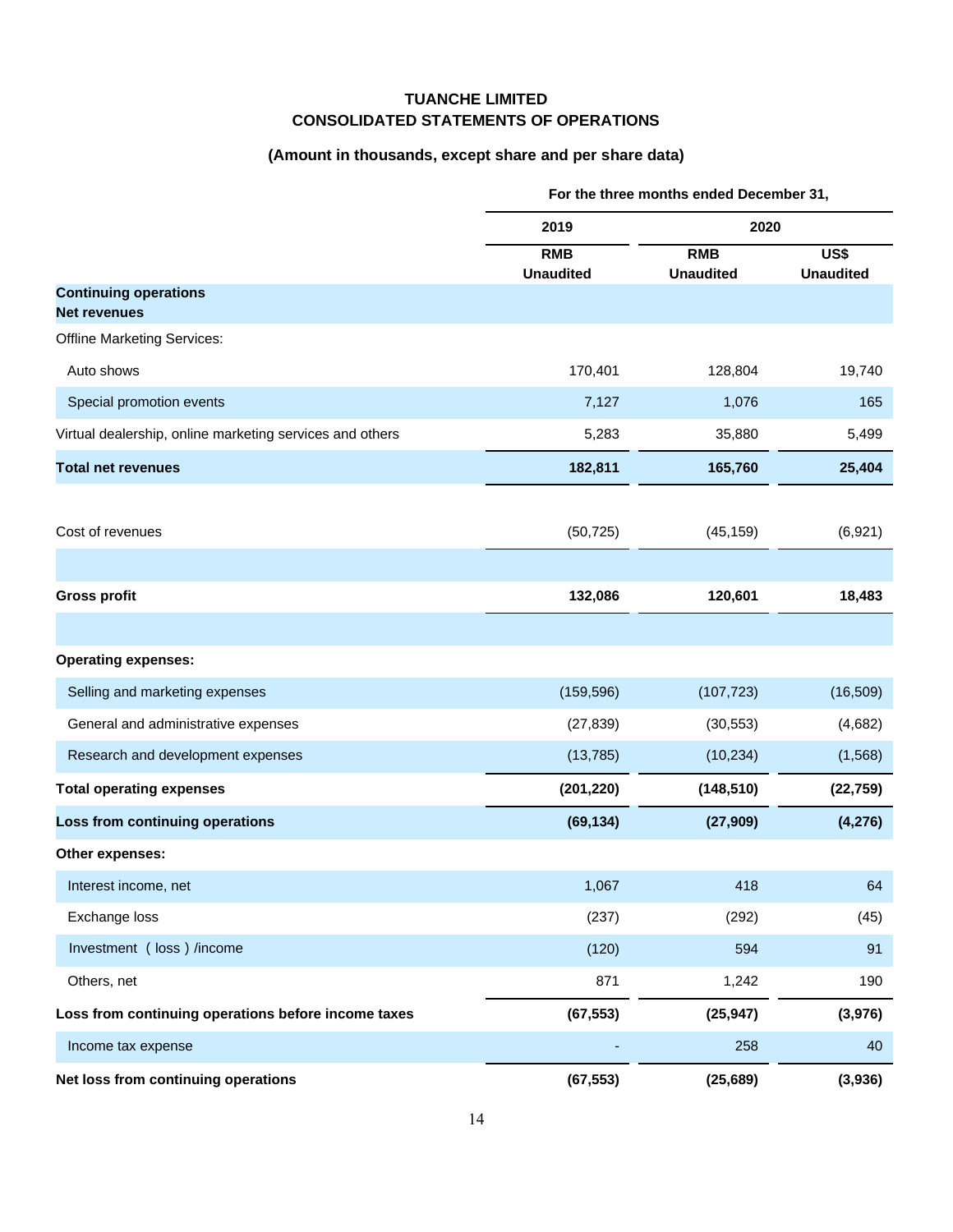| <b>Net loss</b>                                                                                          | (67, 553)   | (25, 689)   | (3,936)     |
|----------------------------------------------------------------------------------------------------------|-------------|-------------|-------------|
| Net loss attributable to TuanChe Limited's shareholders                                                  | (67, 694)   | (25, 367)   | (3,887)     |
| Net profit(loss) attributable to NCI                                                                     | 141         | (322)       | (49)        |
| <b>Net loss</b>                                                                                          | (67, 553)   | (25, 689)   | (3,936)     |
| Other comprehensive income/(loss):                                                                       |             |             |             |
| Foreign currency translation adjustments                                                                 | 1,527       | (3,953)     | (606)       |
| Total other comprehensive income/(loss)                                                                  | 1,527       | (3,953)     | (606)       |
| <b>Total comprehensive loss</b>                                                                          | (66, 026)   | (29, 642)   | (4, 542)    |
| Comprehensive income/(loss) attributable to:                                                             |             |             |             |
| Equity shareholders of the company                                                                       | (66, 167)   | (29, 320)   | (4, 493)    |
| Non-controlling interests                                                                                | 141         | (322)       | (49)        |
| Net loss attributable to TuanChe Limited's ordinary<br>shareholders per share from continuing operations |             |             |             |
| <b>Basic</b>                                                                                             | (0.23)      | (0.08)      | (0.01)      |
| <b>Diluted</b>                                                                                           | (0.23)      | (0.08)      | (0.01)      |
| Weighted average number of ordinary shares                                                               |             |             |             |
| <b>Basic</b>                                                                                             | 294,148,126 | 305,735,883 | 305,735,883 |
| <b>Diluted</b>                                                                                           | 294,148,126 | 305,735,883 | 305,735,883 |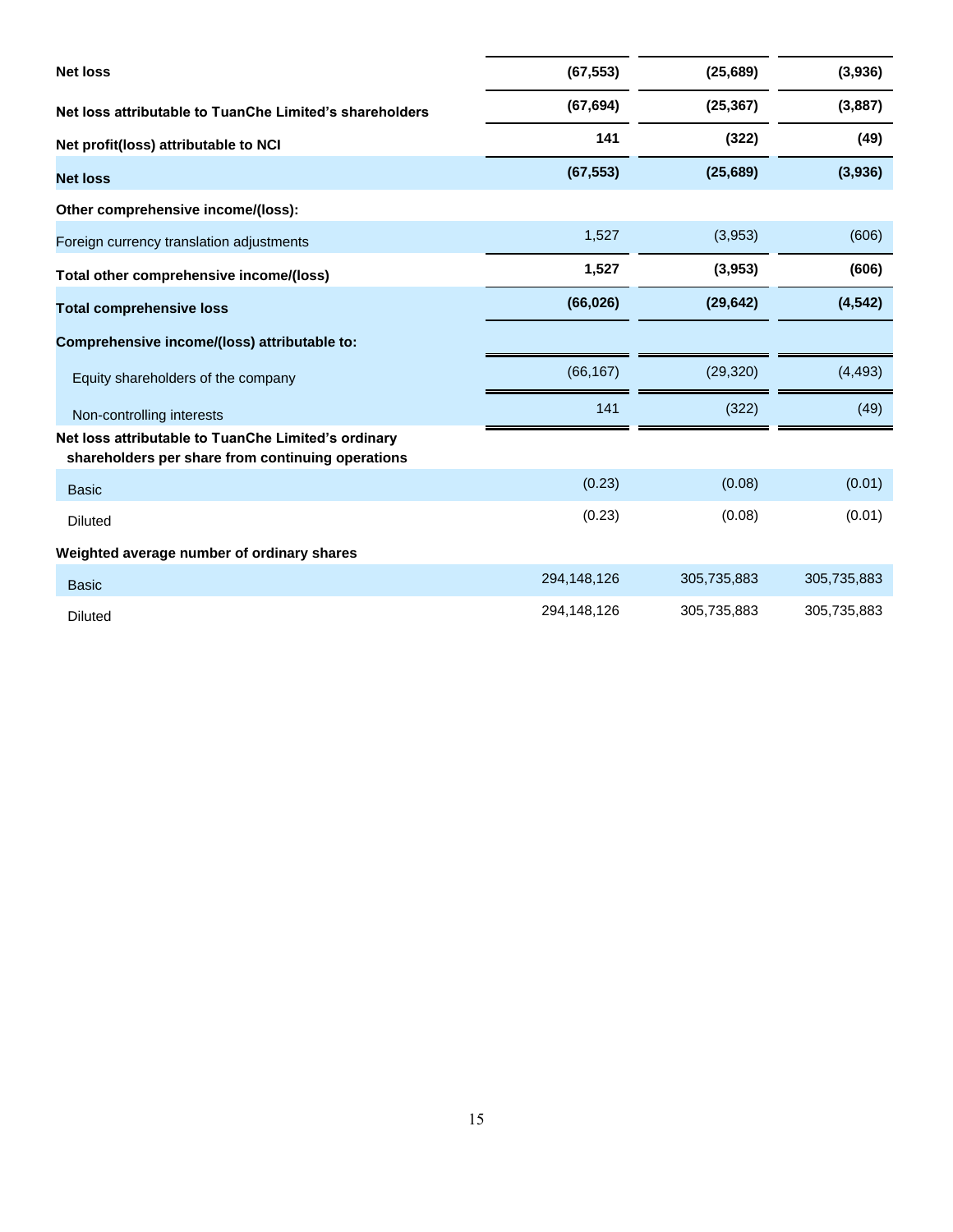# **TUANCHE LIMITED CONSOLIDATED STATEMENTS OF OPERATIONS**

|                                                          | For the year ended December 31, |                                |                          |
|----------------------------------------------------------|---------------------------------|--------------------------------|--------------------------|
|                                                          | 2019                            | 2020                           |                          |
|                                                          | <b>RMB</b><br><b>Unaudited</b>  | <b>RMB</b><br><b>Unaudited</b> | US\$<br><b>Unaudited</b> |
| <b>Continuing operations</b><br><b>Net revenues</b>      |                                 |                                |                          |
| <b>Offline Marketing Services:</b>                       |                                 |                                |                          |
| Auto shows                                               | 603,407                         | 250,481                        | 38,388                   |
| Special promotion events                                 | 19,772                          | 4,851                          | 743                      |
| Virtual dealership, online marketing services and others | 21,594                          | 74,896                         | 11,478                   |
| <b>Total net revenues</b>                                | 644,773                         | 330,228                        | 50,609                   |
| Cost of revenues                                         | (186, 541)                      | (88, 801)                      | (13,609)                 |
|                                                          |                                 |                                |                          |
| <b>Gross profit</b>                                      | 458,232                         | 241,427                        | 37,000                   |
|                                                          |                                 |                                |                          |
| <b>Operating expenses:</b>                               |                                 |                                |                          |
| Selling and marketing expenses                           | (572,040)                       | (279, 665)                     | (42, 861)                |
| General and administrative expenses                      | (103, 890)                      | (98, 820)                      | (15, 145)                |
| Research and development expenses                        | (43, 339)                       | (34, 267)                      | (5,252)                  |
| <b>Total operating expenses</b>                          | (719, 269)                      | (412, 752)                     | (63, 258)                |
| Loss from continuing operations                          | (261, 037)                      | (171, 325)                     | (26, 258)                |
| Other expenses:                                          |                                 |                                |                          |
| Interest income, net                                     | 7,020                           | 2,409                          | 369                      |
| Exchange loss                                            | (661)                           | (25)                           | (4)                      |
| Investment (loss)/gain                                   | (917)                           | 933                            | 143                      |
| Impairment of investment                                 | (1,000)                         |                                |                          |
| Others, net                                              | 5,296                           | 3,498                          | 536                      |
| Loss from continuing operations before income taxes      | (251, 299)                      | (164, 510)                     | (25, 214)                |
| Income tax expense                                       |                                 | 1,032                          | 158                      |
| Net loss from continuing operations                      | (251, 299)                      | (163, 478)                     | (25, 056)                |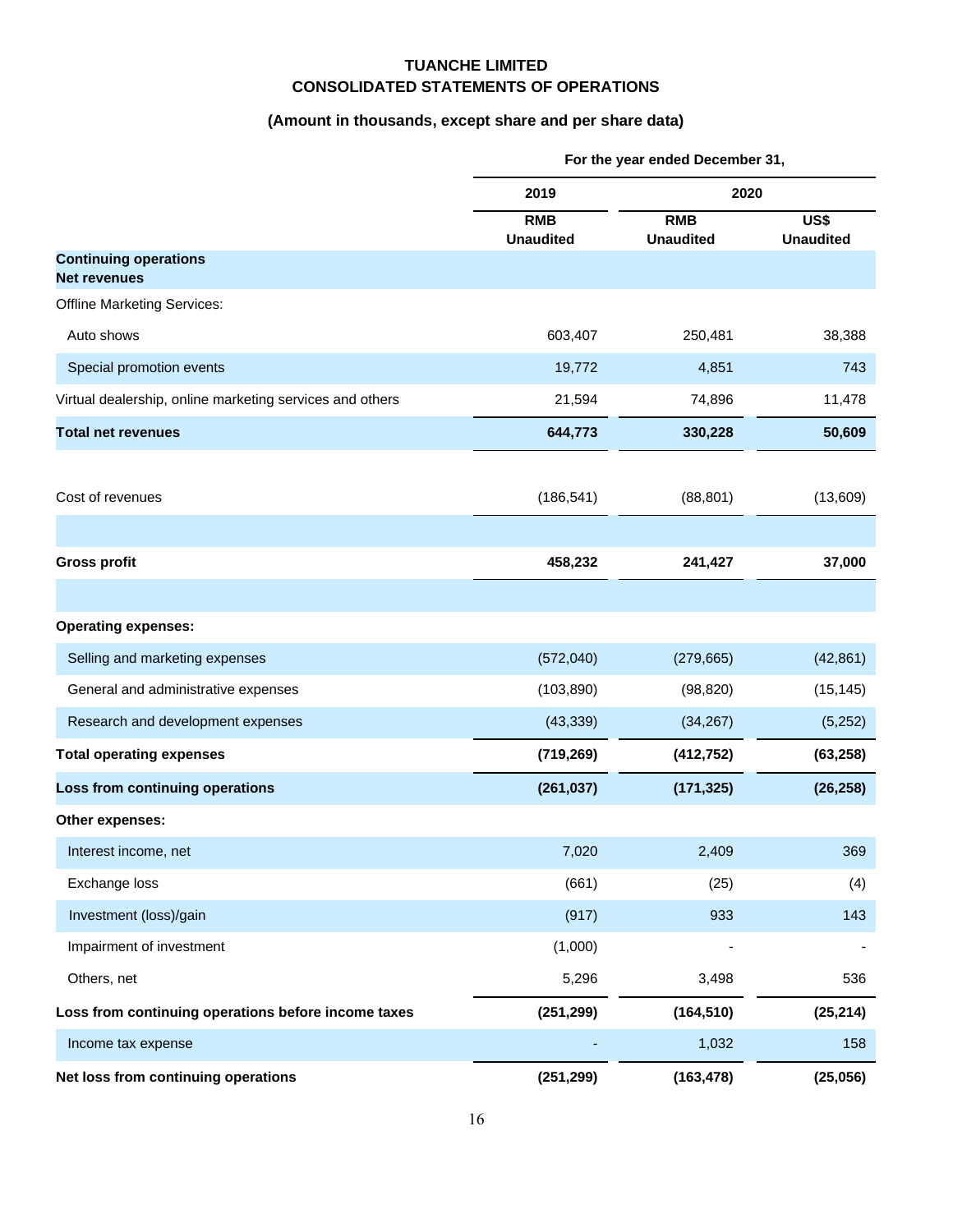| <b>Net loss</b>                                                                                          | (251, 299)  | (163, 478)  | (25,056)    |
|----------------------------------------------------------------------------------------------------------|-------------|-------------|-------------|
| Net loss attributable to TuanChe Limited's shareholders                                                  | (250, 640)  | (163, 034)  | (24, 988)   |
| <b>Net loss attributable to NCI</b>                                                                      | (659)       | (444)       | (68)        |
| <b>Net loss</b>                                                                                          | (251, 299)  | (163, 478)  | (25,056)    |
| Other comprehensive income/(loss):                                                                       |             |             |             |
| Foreign currency translation adjustments                                                                 | 9,771       | (6, 853)    | (1,050)     |
| Total other comprehensive income/(loss)                                                                  | 9,771       | (6, 853)    | (1,050)     |
| <b>Total comprehensive loss</b>                                                                          | (241, 528)  | (170, 331)  | (26, 106)   |
| Comprehensive loss attributable to:                                                                      |             |             |             |
| Equity shareholders of the company                                                                       | (240, 869)  | (169, 887)  | (26, 038)   |
| Non-controlling interests                                                                                | (659)       | (444)       | (68)        |
| Net loss attributable to TuanChe Limited's ordinary<br>shareholders per share from continuing operations |             |             |             |
| <b>Basic</b>                                                                                             | (0.85)      | (0.54)      | (0.08)      |
| <b>Diluted</b>                                                                                           | (0.85)      | (0.54)      | (0.08)      |
| Weighted average number of ordinary shares                                                               |             |             |             |
| <b>Basic</b>                                                                                             | 294,922,074 | 304,439,440 | 304,439,440 |
| <b>Diluted</b>                                                                                           | 294,922,074 | 304,439,440 | 304.439.440 |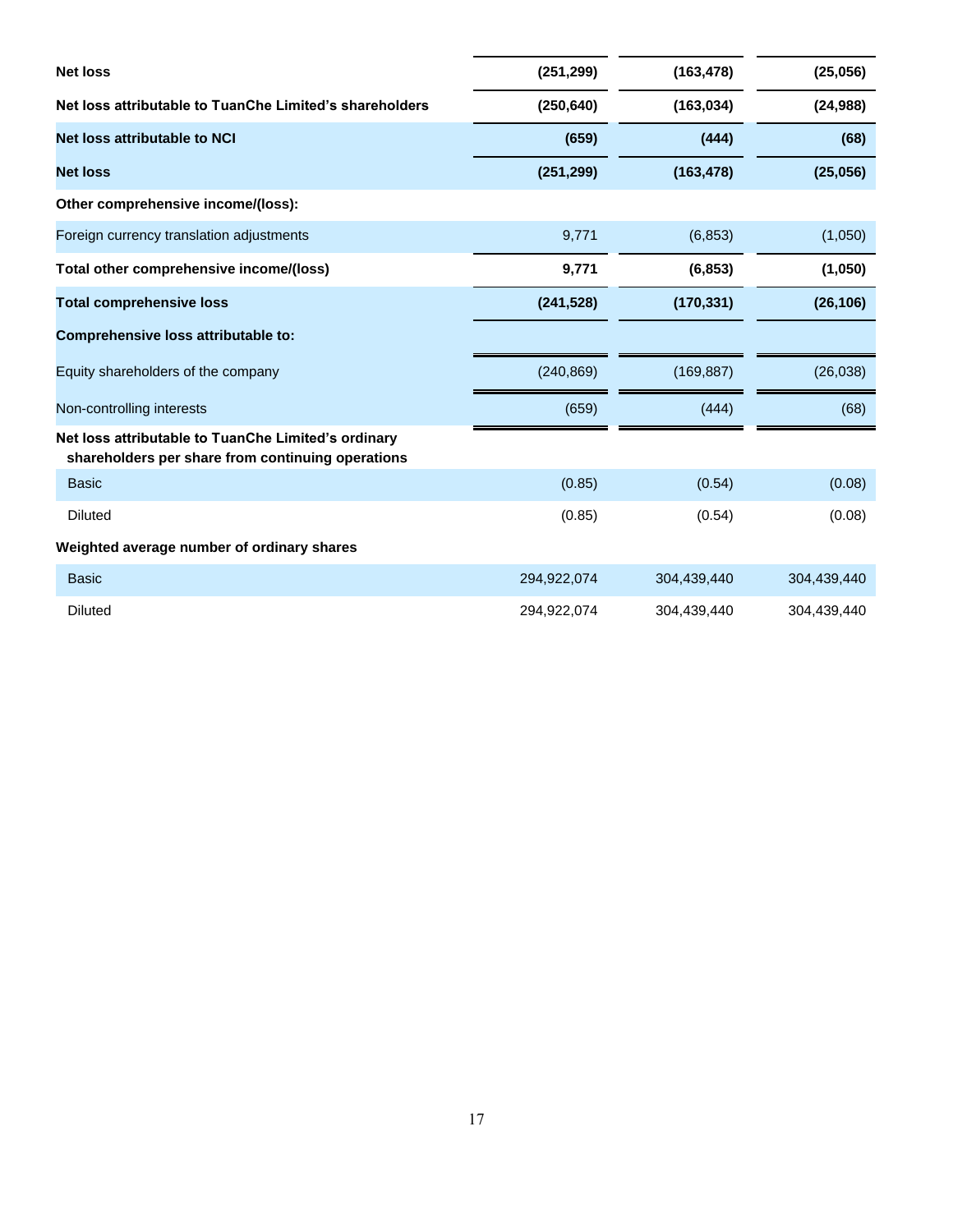# **TUANCHE LIMITED RECONCILIATION OF NON-GAAP AND GAAP RESULTS**

|                                                                 | For the three months ended December 31, |                     |                  |
|-----------------------------------------------------------------|-----------------------------------------|---------------------|------------------|
|                                                                 | 2019                                    | 2020                |                  |
|                                                                 | <b>RMB</b>                              | <b>RMB</b>          | $\overline{USS}$ |
|                                                                 | <b>Unaudited</b>                        | <b>Unaudited</b>    | <b>Unaudited</b> |
| <b>Net loss</b>                                                 | (67, 553)                               | $(25,689)$ $\alpha$ | (3,936)          |
| Add:                                                            |                                         |                     |                  |
| Depreciation and amortization<br>Subtract:                      | 1,141                                   | 1,875               | 287              |
| Interest income, net                                            | 1,067                                   | 418                 | 64               |
| <b>EBITDA</b>                                                   | (67, 479)                               | (24, 232)           | (3,713)          |
| Add:                                                            |                                         |                     |                  |
| Fair value loss of guarantee liability                          |                                         | 233                 | 36               |
| Share-based compensation expenses                               | 9,668                                   | 2,683               | 411              |
| <b>Adjusted EBITDA</b>                                          | (57, 811)                               | (21, 316)           | (3, 266)         |
|                                                                 |                                         |                     |                  |
| <b>Net loss</b>                                                 | (67, 553)                               | (25, 689)           | (3,936)          |
| Add:                                                            |                                         |                     |                  |
| Fair value loss of guarantee liability                          |                                         | 233                 | 36               |
| Share-based compensation expenses                               | 9,668                                   | 2,683               | 411              |
| <b>Adjusted net loss</b>                                        | (57, 885)                               | (22, 773)           | (3, 489)         |
| Adjusted net loss attributable to the Company's<br>shareholders | (58,026)                                | (22, 451)           | (3, 440)         |
| Adjusted net profit(loss) attributable to NCI                   | 141                                     | (322)               | (49)             |
| Weighted average number of ordinary shares                      |                                         |                     |                  |
| <b>Basic</b>                                                    | 294,148,126                             | 305,735,883         | 305,735,883      |
| <b>Diluted</b>                                                  | 294,148,126                             | 305,735,883         | 305,735,883      |
| Adjusted net loss per share from continuing<br>operations       |                                         |                     |                  |
| <b>Basic</b>                                                    | (0.20)                                  | (0.07)              | (0.01)           |
| <b>Diluted</b>                                                  | (0.20)                                  | (0.07)              | (0.01)           |
|                                                                 |                                         |                     |                  |